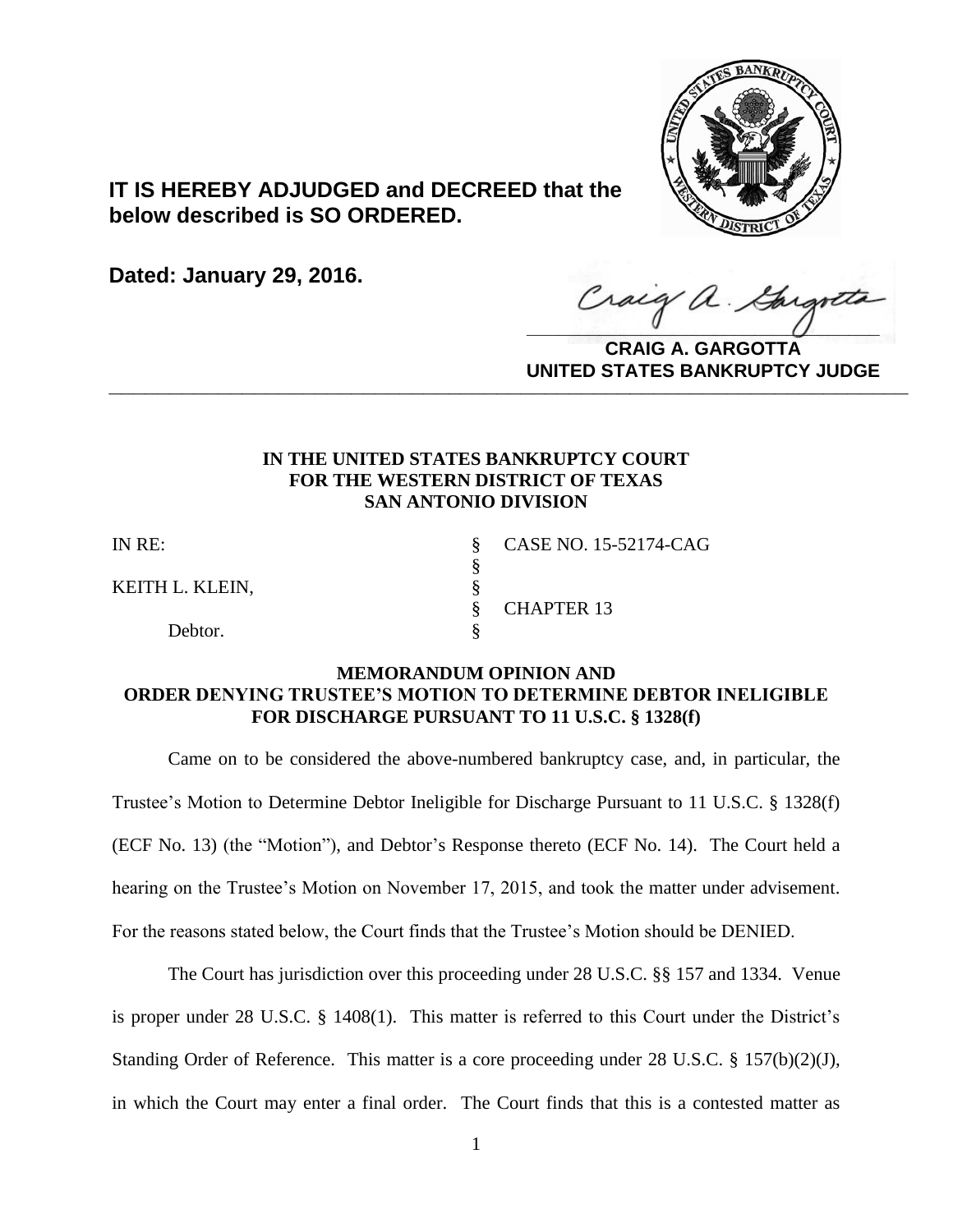defined under Fed. R. Bankr. P. 9014. As such, the Court makes the following findings of fact and conclusions of law pursuant to Fed. R. Bankr. P. 7052.

### **PARTIES' CONTENTIONS AND AGREED FACTS**

The operative facts involved in the Trustee's Motion are not disputed. On October 12, 2009, Debtor filed a chapter 13 case in which Debtor received a discharge on May 5, 2014. (BK Case No. 09-54020-cag). On September 4, 2015, Debtor filed a second petition for relief under Chapter 13 of the Bankruptcy Code, which is the current and above-referenced bankruptcy case. On October 13, 2015, the Chapter 13 Trustee ("Trustee") filed its Motion to Determine Debtor As Ineligible for Discharge Pursuant to 11 U.S.C. § 1328(f) (ECF No. 13), and Debtor filed its Response on October 14, 2015 (ECF No. 14). The Court heard the arguments of counsel in support of their respective positions at the hearing.

The parties agree that the question before the Court is purely a matter of statutory interpretation. The Trustee argues that Debtor is ineligible for a chapter 13 discharge in his current case because he received a chapter 13 discharge within the two years prior to filing this case. The Trustee, therefore, reads the time limitation for receiving a second discharge stated in 11 U.S.C. § 1328(f)(2) to be counted from the date of the previous discharge to the filing of the new chapter 13 case. Debtor, on the other hand, argues that he remains eligible for a chapter 13 discharge in his current case. Debtor reads the time limitation for receiving a second discharge stated in § 1328(f)(2) to be counted from the date of the previous petition filing to the filing of the new chapter 13 case.

#### **ANALYSIS**

Section 1328(f) of the Bankruptcy Code states the following:

Notwithstanding subsections (a) and (b), the court shall not grant a discharge of all debts provided for in the plan or disallowed under section 502, if the debtor has received a discharge—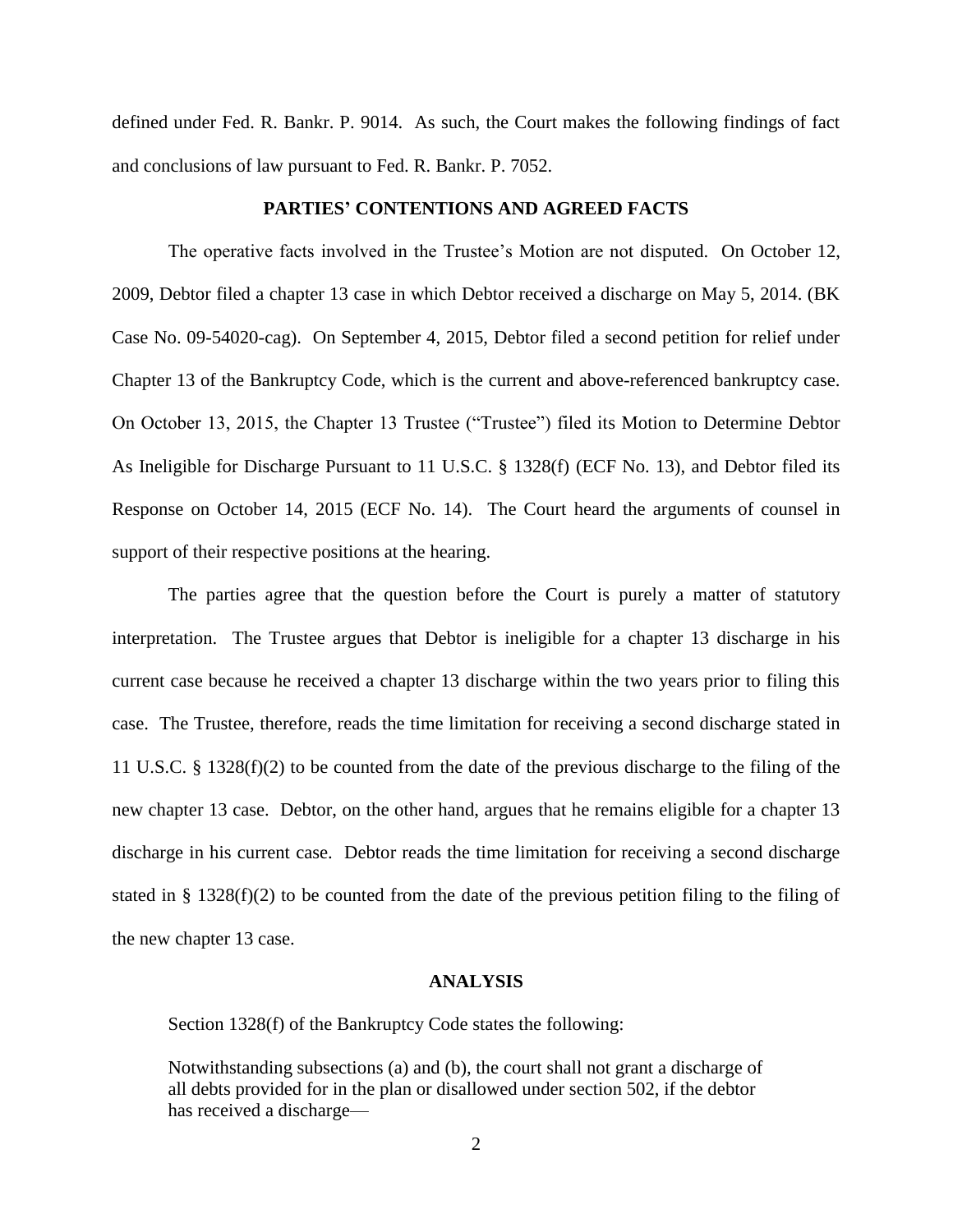(1) in a case filed under chapter 7, 11, or 12 of this title during the 4-year period preceding the date of the order for relief under this chapter, or

(2) in a case filed under chapter 13 of this title during the 2-year period preceding the date of such order.

## 11 U.S.C. § 1328(f) (2015). 1

Under § 1328(f), a debtor who has previously received a discharge in a chapter 13 case is not eligible for a second discharge until a two-year time period has passed. The question this Court must answer is whether  $\S 1328(f)(2)$  provides that the two-year time clock starts ticking as of the date of the filing of the first chapter 13 petition, or alternatively, whether the time clock starts as of the date of entry of the first chapter 13 discharge.

The Trustee argues that the language of the statute is ambiguous pointing out that the statute does not clearly state that the time period runs from petition date to petition date. Rather, the Trustee argues that reading the statute to limit a second discharge only two years from the first petition date would provide for an absurd result because the vast majority of chapter 13 cases last longer than two years under the debtor's plan. Thus, as the Trustee argues, the statute would be rendered meaningless in most cases. The Trustee also puts forward the policy argument that the Bankruptcy Abuse Prevention and Consumer Protection Act of 2005 ("BAPCPA") was intended to curb serial bankruptcy filings. As such, interpreting the time period of § 1328(f) to run from discharge date to petition date would provide a greater limitation on the number of consecutive bankruptcy cases to be filed. Therefore, the Trustee urges this Court to interpret that the time period of § 1328(f) begins running on the discharge date.

Debtor admits that a two year chapter 13 case is rare but argues that the statute is not rendered meaningless by reading that the two year period begins on the date of the first petition

 $\overline{a}$ 

<sup>&</sup>lt;sup>1</sup> Unless otherwise noted herein, all statutory references are to 11 U.S.C., et seq.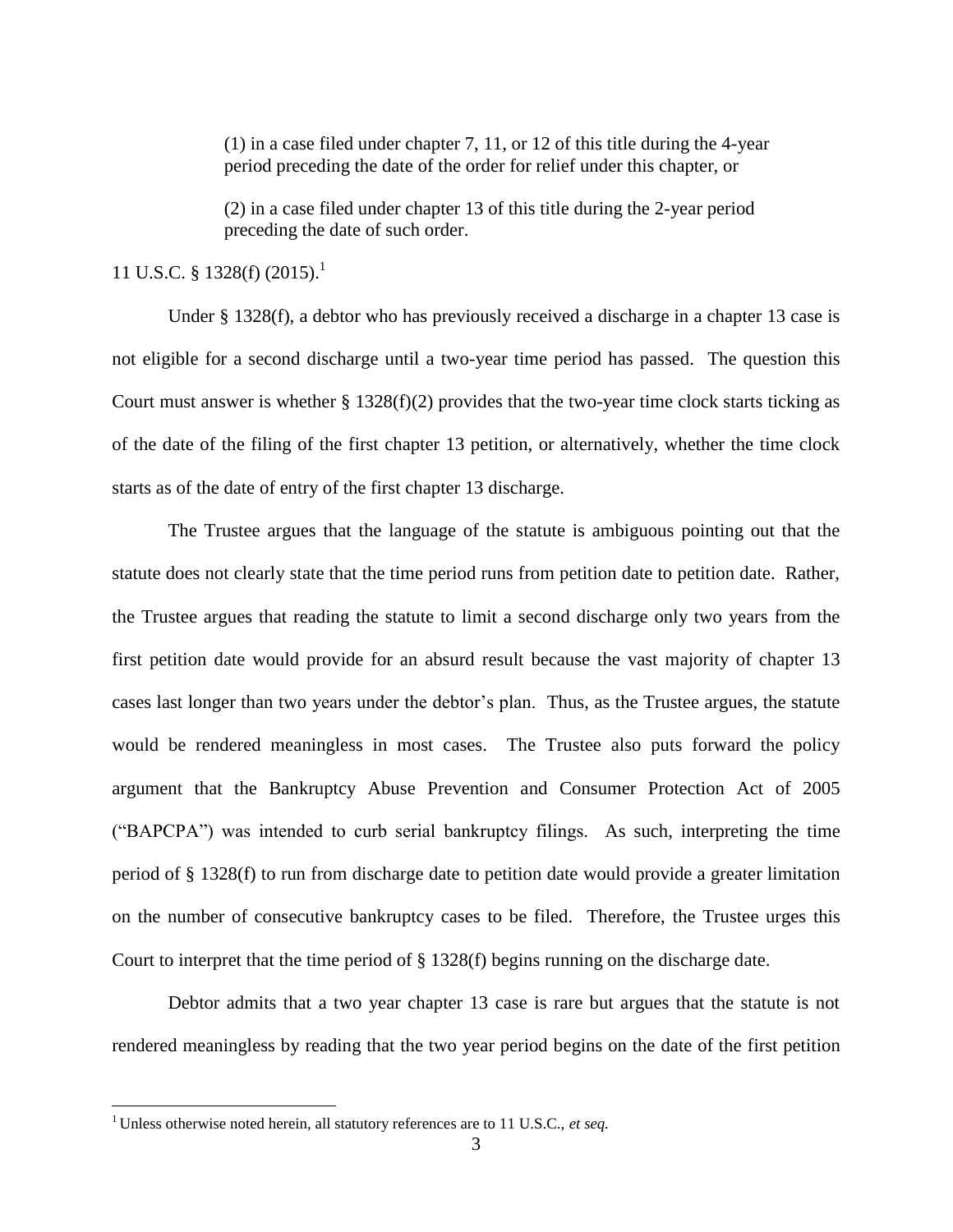filing. Debtor points this Court to the approach taken by the Sixth Circuit in *Carroll v. Sanders (In re Sanders)*, arguing that the bar dates of § 1328(f) should be counted from the first petition filing date. 551 F.3d 397 (6th Cir. 2008). Debtor argues that interpreting the statute to begin counting from the first discharge date would work to disfavor chapter 13 cases over chapter 7 because a debtor filing his second case as a chapter 7 case could get a second discharge after receiving a chapter 13 discharge much sooner than if he filed a second chapter 13 case instead. Debtor, therefore, puts forth the policy argument that BAPCPA was intended to give a preference for filing chapter 13 cases over chapter 7. As such, the Trustee's interpretation of § 1328(f)(2) would run counter to the intent of Congress. Debtor also points out that this case in particular is a 100% plan.

The parties and this Court agree that the Fifth Circuit Court of Appeals does not have a binding opinion on this issue. The Fourth and Sixth Circuit Courts of Appeals, however, have weighed in on interpretation of the time limitations in § 1328(f). *See Branigan v. Bateman (In re Bateman)*, 515 F.3d 272 (4th Cir. 2008); *Sanders*, 551 F.3d 397 (6th Cir. 2008). The First Circuit Bankruptcy Appellate Panel also addressed the issue. *See Gagne v. Fessenden (In re Gagne)*, 394 B.R. 219 (1st Cir. B.A.P. 2008).All three cases share a similar approach in answering whether § 1328(f)'s time periods barring a second discharge begin counting from the filing date or discharge date in the first case.

First, all the courts conclude that the statutory language of § 1328(f) is plain and apply the doctrine or rule of last antecedent in order to interpret the statute's meaning. *Bateman*, 515 F.3d at 277–78; *Sanders*, 551 F.3d at 399; *Gagne*, 394 B.R. at 225–29. In applying the doctrine of last antecedent, the courts determined that the phrase "during the 2-year period preceding the date of such order" in  $\S$  1328(f) modifies the immediately preceding phrase "filed under..." rather than the earlier and more distant phrase of "received a discharge." *See Sanders*, 551 F.3d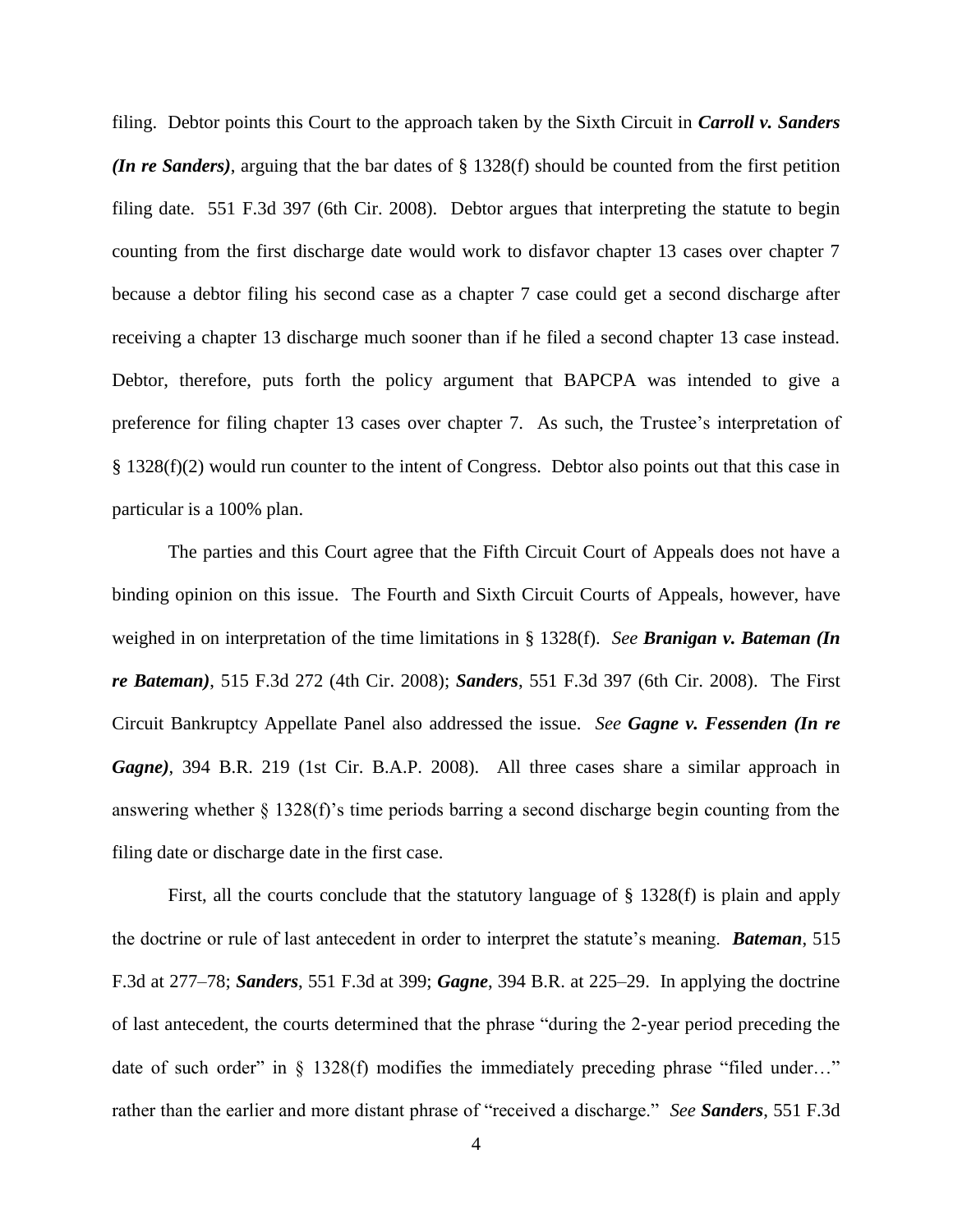at 399 ("Although not an 'absolute' imperative, the 'rule of last antecedent' creates at least a rough presumption that such qualifying phrases attach only to the nearest available target."); *Bateman*, 515 F.3d at 277–78; *Gagne*, 394 B.R. at 225–29.

Second, each court concludes that reading the statute to mean that the time period started on the date of discharge would render language in the statute superfluous because the word "filed" would no longer have any meaning. *Bateman*, 515 F.3d at 277–78 ("Congress could have accomplished what the Chapter 13 Trustee believes is the statute already accomplishes [reading from discharge date to filing date] by omitting the word 'filed' entirely and having subsection (f)(2) to read 'in a case under Chapter 13 of this title….'"); *Sanders*, 551 F.3d at 400; *Gagne*, 394 B.R. at 229.

Lastly, each court addresses the policy argument that Congress has emphasized a preference for individual debtors to use Chapter 13 over Chapter 7. *Bateman*, 515 F.3d at 279 – 80 (citing *In re McDonald*, 205 F.3d 606, 614 (3d Cir. 2000) and *In re Bartee*, 212 F.3d 277, 284 (5th Cir. 2000)); *Sanders*, 551 F.3d at 400; *Gagne*, 394 B.R. at 229. In *Bateman*, the Fourth Circuit Court of Appeals pointed out that, in cases where the first chapter 13 case paid either 100% of allowed unsecured claims or paid 70% of allowed unsecured claims plus the plan was proposed in good faith and was the debtor's best effort, the debtor who wanted to file a second case would immediately be eligible for a chapter 7 discharge pursuant to § 727(a)(9). *Bateman*, 515 F.3d at 279–80. Under the discharge to filing timeline that the Trustee urges, however, if the debtor wanted to file a second chapter 13 case, that debtor would be forced to wait two years in order to be eligible for a discharge. *Id.* This is on top of the fact that most chapter 13 cases result in a three to five year plan. Therefore, the debtor in this scenario would not be eligible for a second chapter 13 discharge for five to seven years from the date of filing the original chapter 13 case but would be eligible for a chapter 7 discharge immediately. *Id.* The court in *Bateman*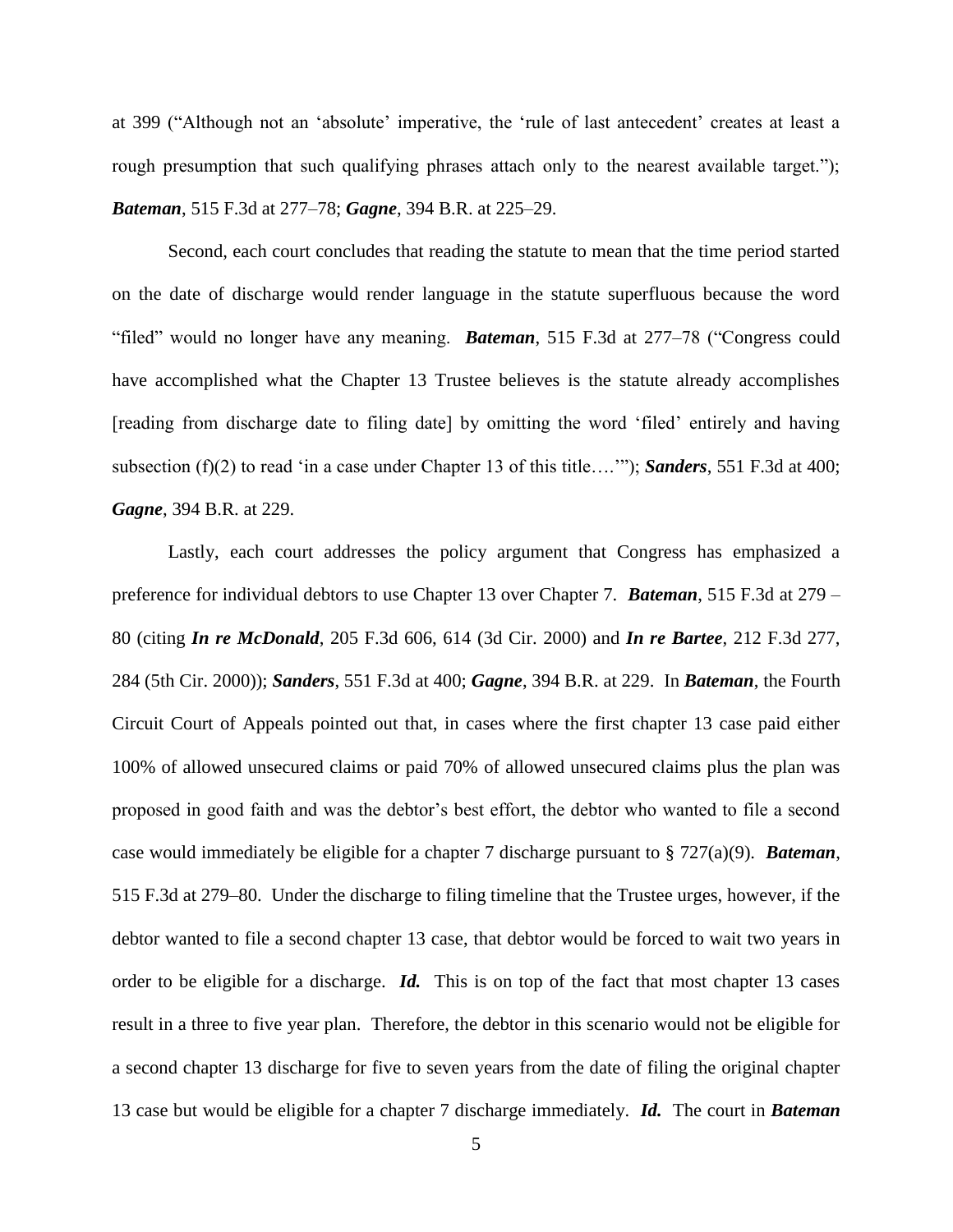found that such a result would be contrary to Congress's stated preference for chapter 13. *Id.*

Similarly, while acknowledging that the scope of  $\S$  1328(f)(2)'s application may be narrowed by reading the statute in accordance with the rule of last antecedent, the Sixth Circuit Court of Appeals in *Sanders* held that such a reading would not render the statute a nullity or an absurdity. *Sanders*, 551 F.3d at 402. Rather, the court noted that reading § 1328(f)(2) to impose a limitation on a second discharge from discharge date to filing date would have the "perverse effect of barring some debtors from seeking chapter 13 relief whom the law allows to obtain a *chapter 7* discharge—a result at odds with [the trustee's] own characterization of Congress's purpose [to prefer chapter 13 over chapter 7 for individual debtors]." *Id.* at 403 (emphasis in original).

In the end, the Sixth Circuit Court of Appeals, Fourth Circuit Court of Appeals and First Circuit Bankruptcy Appellate Panel all agree that § 1328(f) should be read to place a time limitation on when a debtor may receive a second discharge starting from the date the first case is filed. This Court agrees with that outcome and finds that the plain meaning of the statute controls.

First, the Court agrees that the statutory language is plain and that its analysis should begin and end with that language. *Lamie v. United States Tr.*, 540 U.S. 526, 534 (2004) ("[W]hen the statute's language is plain, the sole function of the courts—at least where the disposition required by the text is not absurd—is to enforce it according to its terms." (internal quotations omitted)). Under the doctrine of the last antecedent, "a limiting clause or phrase … should ordinarily be read as modifying only the noun or phrase that it immediately follows." *Bateman*, 515 F.3d at 277 (citing *Barnhart v. Thomas*, 540 U.S. 20 (2003) and 73 Am. Jur. 2d *Statutes* § 138 (2001) ("Qualifying words, phrases, and clauses are ordinarily confined to the last antecedent, or to the words and phrases immediately proceeding.")). Applying this doctrine to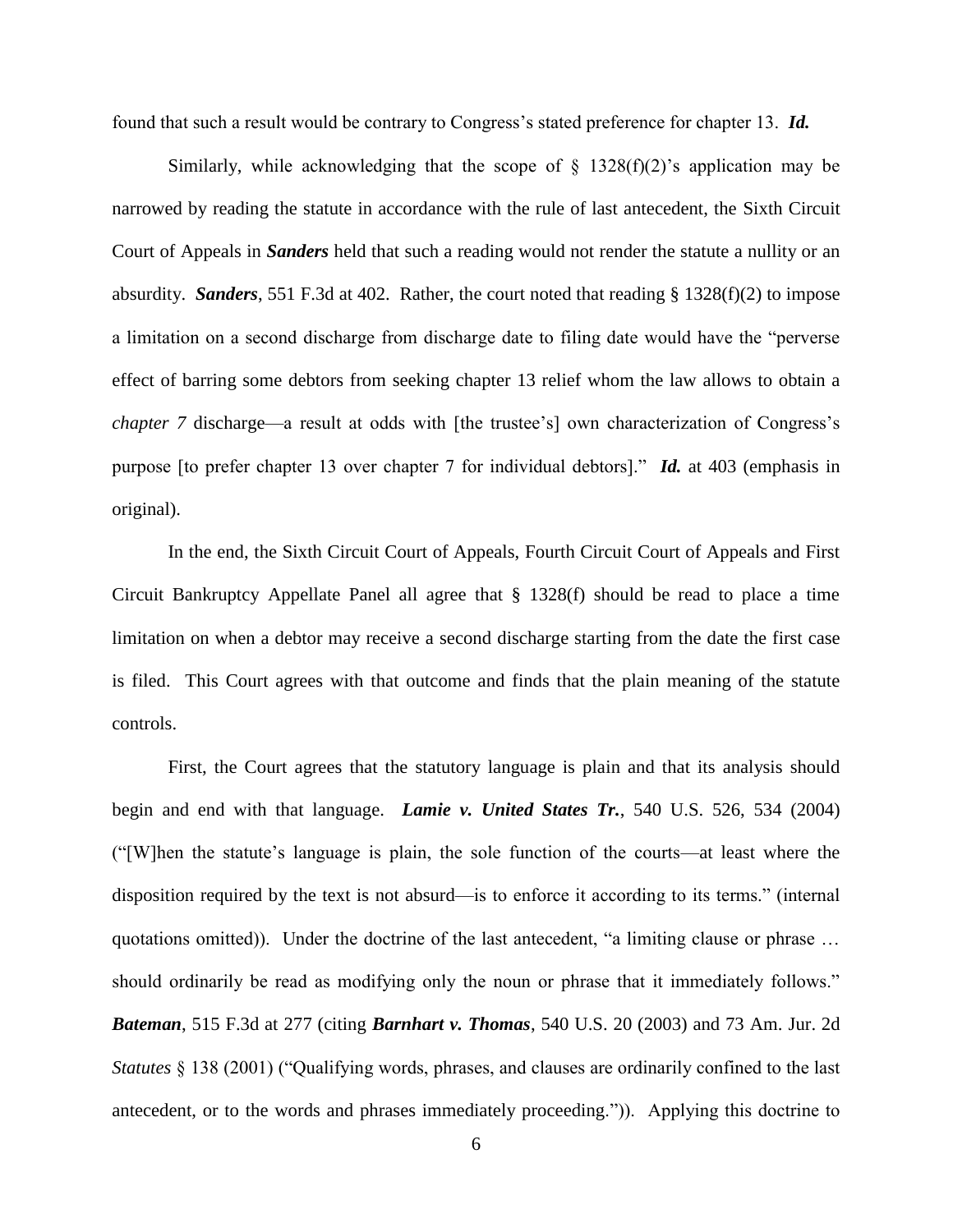§ 1328(f)(2), this Court finds that the phrase "during the 2-year period preceding the date of such order" modifies the immediately preceding phrase "filed under" rather than the more distant phrase "received a discharge."

Second, the Court agrees that reading § 1328(f) as proposed by the Trustee would render the word "filed" superfluous in the statute. Therefore, the Trustee's reading of the statute would run contrary to the general rule the "courts should disfavor interpretations of statutes that render language superfluous." *Conn. Nat'l Bank v. Germain*, 503 U.S. 249, 253 (1992).

Lastly, the Court finds the Trustee's policy argument that, in passing BAPCPA, Congress intended to limit the number of serial filers unavailing. To the contrary, the Court finds that § 1328(f)(2) contemplates the possibility of at least two filings by the same debtor within a stated period. Rather than prohibit a second filing altogether, the statute would allow a chapter 13 debtor to continue with their case and seek confirmation of a plan—even if unable to receive a second discharge. In this way, Congress also shows its preference that individual debtors use chapter 13 instead of chapter 7. *Bateman*, 515 F.3d at 279 (citing *McDonald*, 205 F.3d at 614 and *Bartee*, 212 F.3d at 284). The preference is particularly poignant when examining the more stringent prohibitions of six and eight years placed on receiving a chapter 7 discharge in the second case. *See* §§ 727(a)(8) & (9). Further, as noted in *Bateman*, the Trustee's reading would actually create situations in which debtors filing chapter 7 would be preferred by being eligible for a discharge sooner than a debtor filing chapter 13. *See* 515 F.3d at 279–80.

Given the plain meaning of the language in the statute and Congress's policy considerations in enacting BAPCPA, the Court finds that the appropriate reading of  $\S 1328(f)(2)$ is to prohibit debtors from receiving a second chapter 13 discharge in a case filed within two years of the filing date of a chapter 13 case in which the debtor received a discharge. Applying this decision to the facts of this case, the Court finds that the Trustee's Motion is not well-taken